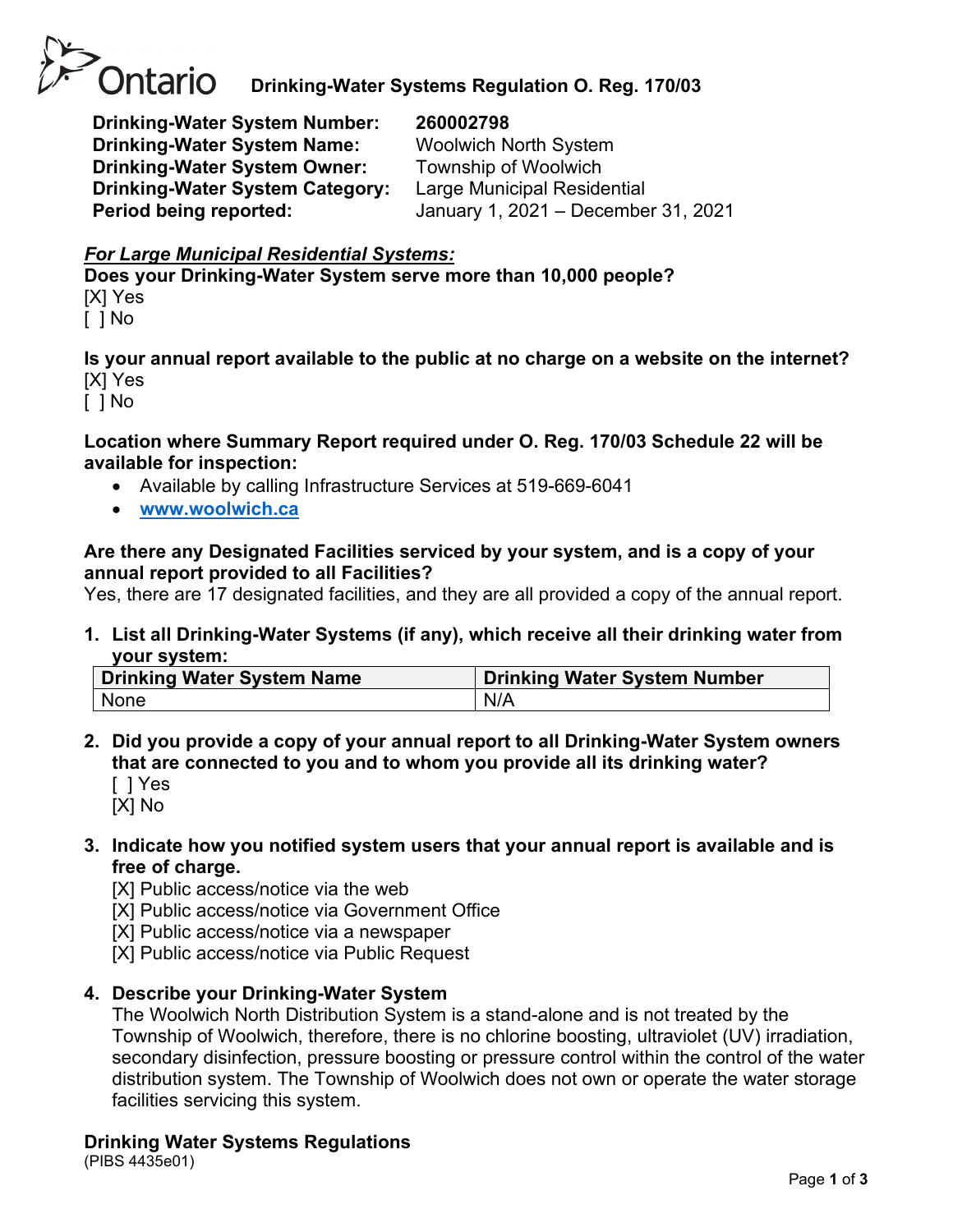# **Ontario Drinking-Water Systems Regulation O. Reg. 170/03**

The Woolwich North distribution system receive water from the Waterloo Well Supply, which is part of the Urban Integrated System. The Urban Integrated System is owned and operated by the Regional Municipality of Waterloo.

The Township of Woolwich owns and operates the Woolwich North Distribution System, including pipes, valves and residential meters. The Woolwich North distribution system services a population of approximately 15106 people with about 5088 residential service connections, with approximately 561 hydrants.

# **5. List all water treatment chemicals used over this reporting period**

Water treatment is the responsibility of the Region of Waterloo. The Region of Waterloo reports all the treatment chemicals used via their annual Water Quality Reports for the Integrated Urban System. The Township of Woolwich disinfects all parts, material and pipe during new installation and repair.

#### **6. Were any significant expenses incurred to?**

- [ ] Install required equipment
- [ ] Repair required equipment
- [ ] Replace required equipment
- **7. Please provide a brief description and a breakdown of monetary expenses incurred** Not applicable. No significant expense incurred.
- **8. Provide details on the notices submitted in accordance with subsection 18(1) of the Safe Drinking-Water Act or section 16-4 of Schedule 16 of O.Reg.170/03 and reported to Spills Action Centre**

| <b>Incident Date</b> | Parameter                        | Result                             | Unit of<br>Measu<br>re | <b>Corrective Action</b>                                         | Corrective<br><b>Action Date</b> |
|----------------------|----------------------------------|------------------------------------|------------------------|------------------------------------------------------------------|----------------------------------|
| 2021-05-26           | <b>Total Coliform</b><br>Present | P                                  | $A - P$                | Flushed and resample- Upstream,<br>Downstream and source sampled | 2021-05-27                       |
| 2021-07-15           | <b>Total Coliform</b><br>Present | P                                  | $A - P$                | Flushed and resample- Upstream, and<br>source sampled            | 2021-07-16                       |
| 2021-08-12           | <b>Total Coliform</b><br>Present | P                                  | $A - P$                | Flushed and resample- Upstream, and<br>source sampled            | 2021-08-13                       |
| 2021-09-13           | <b>Total Coliform</b><br>Present | P                                  | $A - P$                | Chlorinate, flush, sample the source and<br>sample upstream      | 2021-09-13                       |
| 2021-09-16           | <b>Total Coliform</b><br>Present | P                                  | $A - P$                | Flushed and resample- Upstream, and<br>source sampled            | 2021-09-20                       |
| 2021-09-17           | <b>Total Coliform</b><br>Present | P                                  | $A - P$                | Flushed and resample- Upstream,<br>Downstream and source sampled | 2021-09-20                       |
| 2021-10-06           | Low Chlorine                     | $T=0.26, F=0.03$<br>and $C = 0.23$ | mg/L                   | Flush, sample for Bacti (P/A & HPC) and<br>resample for chlorine | 2021-10-06                       |
| 2021-10-13           | <b>Total Coliform</b><br>Present | P                                  | $A - P$                | Flushed and resample- Upstream,<br>Downstream and source sampled | 2021-10-14                       |

**9. Microbiological testing done under the Schedule 10, 11 or 12 of Regulation 170/03, during this reporting period.**